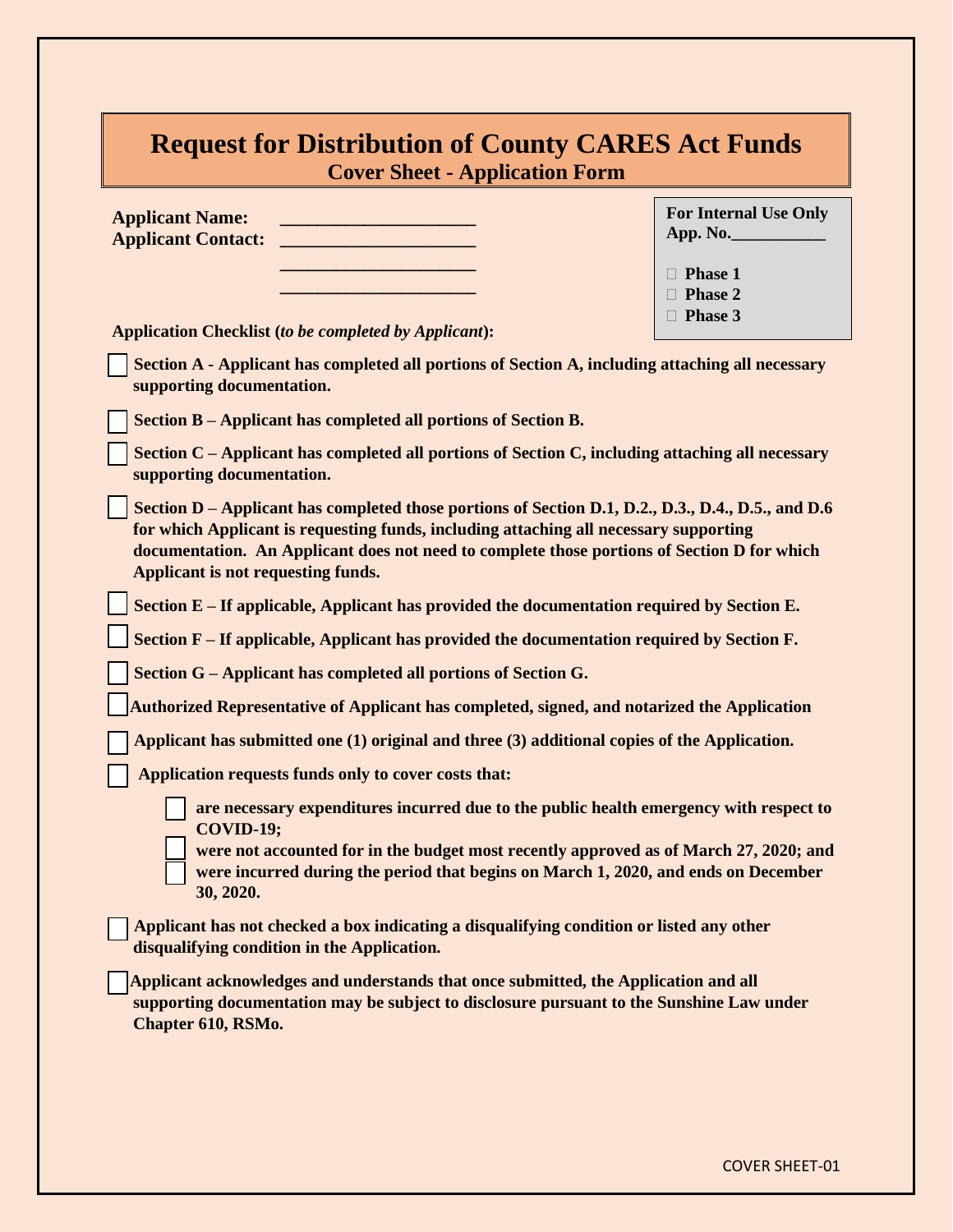| Introduction: Full instructions for completion of this Application are included For Internal Use Only |                |
|-------------------------------------------------------------------------------------------------------|----------------|
| at the end of this application. Failure to submit required information in order                       |                |
| to evaluate the Application and make a funding award decision may result in                           | App. No.       |
| denial of an Application and an award of funds.                                                       |                |
|                                                                                                       | <b>Phase 1</b> |

| <b>Section A. Applicant Background Information</b>                          |                                                                                                                                                                                                                                                                                          |           |                 |                  |
|-----------------------------------------------------------------------------|------------------------------------------------------------------------------------------------------------------------------------------------------------------------------------------------------------------------------------------------------------------------------------------|-----------|-----------------|------------------|
| 1. Legal Name                                                               | <b>2. Mailing Address</b>                                                                                                                                                                                                                                                                |           |                 |                  |
|                                                                             |                                                                                                                                                                                                                                                                                          |           |                 |                  |
| <b>3. Primary Contact</b>                                                   | 4. City                                                                                                                                                                                                                                                                                  | 5. County | <b>6. State</b> | 7. Zip           |
| Name:<br><b>Title:</b>                                                      |                                                                                                                                                                                                                                                                                          |           |                 |                  |
| <b>8. Business Phone(s)</b>                                                 | <b>9. Applicant Type</b>                                                                                                                                                                                                                                                                 |           |                 |                  |
| 10. Facsimile<br>$\mathcal{E}$                                              | <b>Political Subdivision/Local Government/Public Entity</b><br>City Town/Township/Village School District<br>County Hospital Hospital District<br>Health Department Fire Protection District<br><b>Ambulance District</b><br>Other Local Government/Public Entity:<br>(List Entity Type) |           |                 |                  |
| <b>11. Email Address</b>                                                    | <b>Private Entity</b>                                                                                                                                                                                                                                                                    |           |                 |                  |
|                                                                             | Sole Proprietor Public Corporation (General) LLC<br><b>LP LLP Close Corporation Professional Corporation</b>                                                                                                                                                                             |           |                 |                  |
| <b>12. Tax Identification</b><br><b>Number</b>                              | <b>Nonprofit Corporation Foreign Entity:</b><br>(List Entity Type)                                                                                                                                                                                                                       |           |                 |                  |
|                                                                             |                                                                                                                                                                                                                                                                                          |           |                 |                  |
| Is the Applicant located within the County?<br>13.<br>Yes<br>N <sub>0</sub> |                                                                                                                                                                                                                                                                                          |           |                 |                  |
| 14.<br>Does the Applicant have locations, facilities, offices, operations,  |                                                                                                                                                                                                                                                                                          |           |                 | No<br><b>Yes</b> |

**divisions, branches, or offices located outside the County? (If no, skip to** 

 **Phase 2 Phase 3**

**Section A.16.)**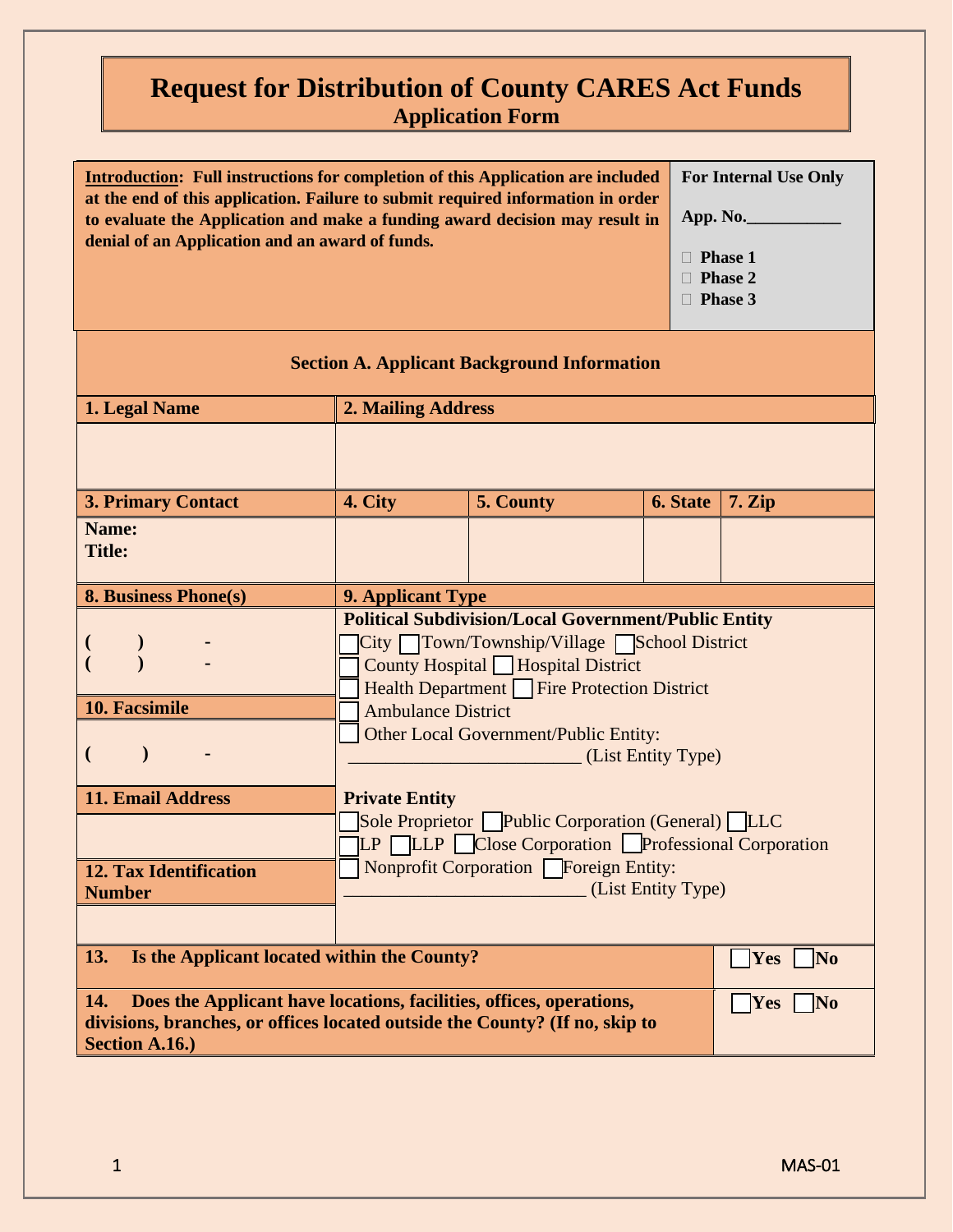**15. If the answer to Item A.14. is "Yes," list the locations by address and county of the other segments of the Applicant.**

**16. In the space below, describe the general business operations of the Applicant, such as the services or goods provided, and the purpose or mission of the Applicant. Attach additional pages if necessary.**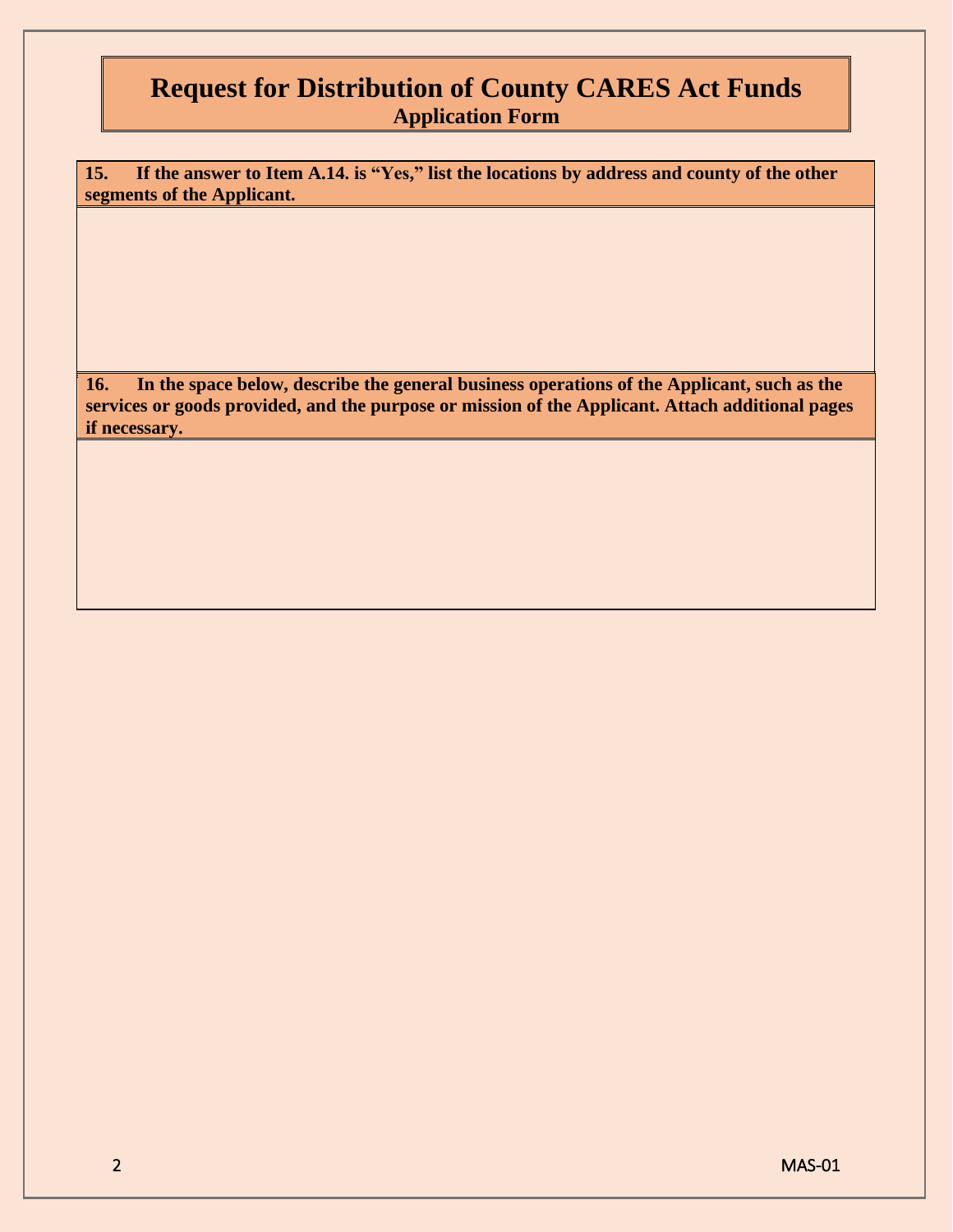**Section B. Applicant - Representatives/Ownership**

**1. If Applicant is a local government/public entity, list the chief executive and elected officials of the governing body by name and title.**

**If Applicant is a private entity, list the name, title, and ownership percentage of all owners of 20% or more equity of the Applicant.**

| <b>Name</b> | <b>Title</b> | <b>Ownership</b><br><b>Percentage</b> |
|-------------|--------------|---------------------------------------|
|             |              |                                       |
|             |              |                                       |
|             |              |                                       |
|             |              |                                       |
|             |              |                                       |
|             |              |                                       |

| 2.<br>Is the Applicant or any owner of the Applicant presently suspended,                 | Yes  |
|-------------------------------------------------------------------------------------------|------|
| debarred, proposed for debarment, declared ineligible, voluntarily excluded from          |      |
| participation in this transaction by any Federal department or agency, or presently       |      |
| involved in any bankruptcy?                                                               |      |
| Has the Applicant, any owner, or any business owned or controlled by any<br>3.            | Yes  |
| of them, obtained a direct or guaranteed loan from a federal or state agency that is      |      |
| currently delinquent or has defaulted in the last 7 years?                                |      |
| Is the Applicant, or any individual owning 20% or more of the equity<br>4.                | Y es |
| subject to an indictment, criminal information, arraignment, or other means by            |      |
| which formal criminal charges (other than traffic citations) are brought in any           |      |
| jurisdiction, presently incarcerated, or on probation or parole?                          |      |
| 5.<br>Within the last 5 years, for any felony, has the Applicant or any owner:            | 'es  |
| (a) been convicted;                                                                       |      |
| (b) pleaded guilty;                                                                       |      |
| (c) pleaded nolo contendere;                                                              |      |
| (d) been placed on pretrial diversion; or                                                 |      |
| (e) been placed on any form of parole or probation (including probation                   |      |
| before judgment)?                                                                         |      |
| If the answer to Items B.2., B.3., B.4., or B.5. is "Yes," the Application will be denied |      |
| and funds will not be awarded.                                                            |      |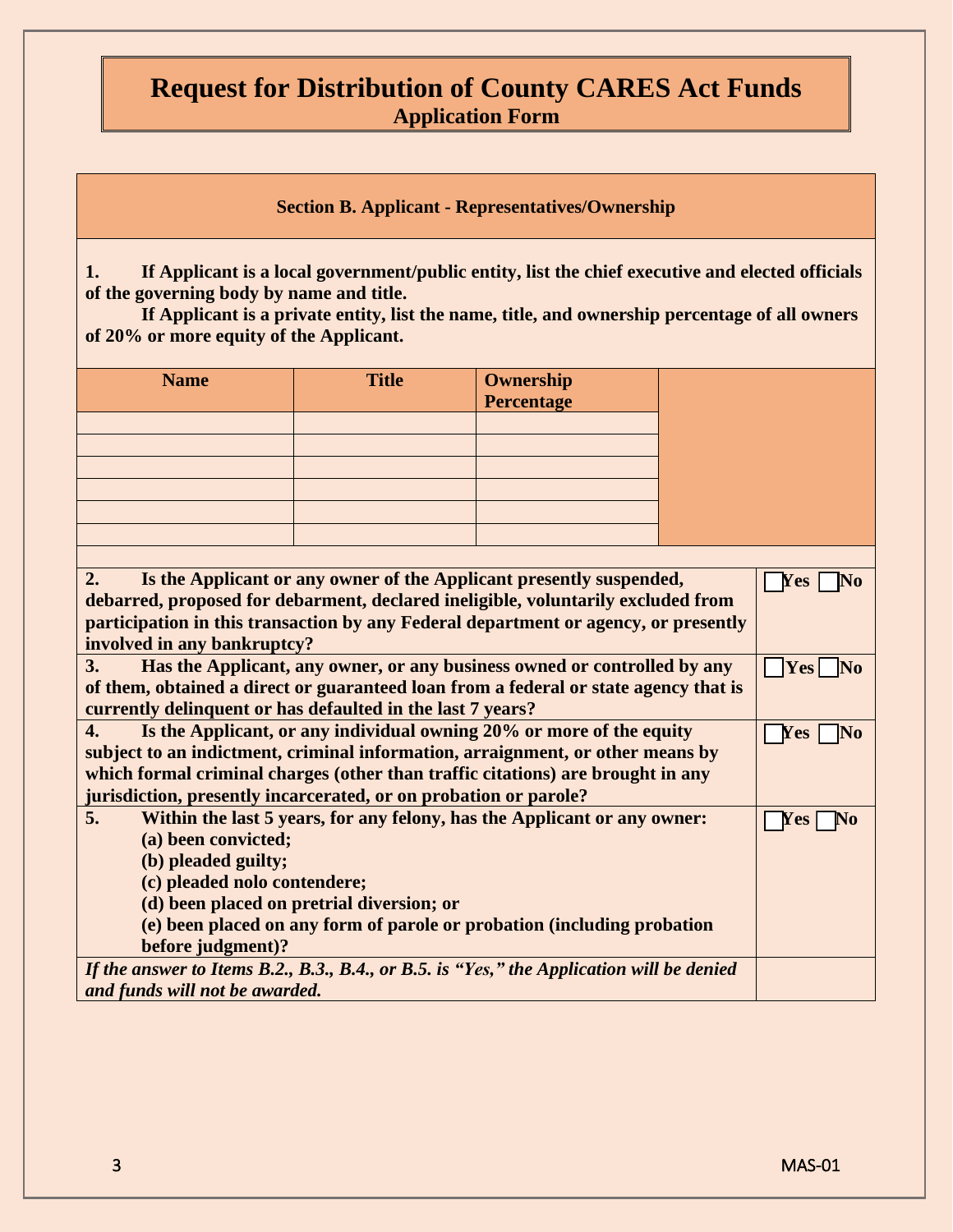| <b>Section C. Request for Funding – General</b>                                                                                                                                                                                                                                                                                          |                                      |  |  |
|------------------------------------------------------------------------------------------------------------------------------------------------------------------------------------------------------------------------------------------------------------------------------------------------------------------------------------------|--------------------------------------|--|--|
|                                                                                                                                                                                                                                                                                                                                          |                                      |  |  |
| \$<br>1.<br><b>Total Amount of Funds Requested by Applicant:</b>                                                                                                                                                                                                                                                                         |                                      |  |  |
| 2.<br>If awarded, will all funds be used for purposes within the<br><b>Yes</b><br><b>County?</b>                                                                                                                                                                                                                                         | N <sub>0</sub>                       |  |  |
| If the answer to Item C.2. is "No," the Application will be denied and funds will not be awarded.                                                                                                                                                                                                                                        |                                      |  |  |
| If the answer to Item A.14. is "Yes," is the Applicant seeking<br>3.<br>Yes<br>funds or anticipating the receipt of funds from any other counties where<br>those locations of the Applicant are located?                                                                                                                                 | $\bf No$                             |  |  |
| If the answer to Item C.3. is "Yes," in the space below please identify the counties in which<br>4.<br>funds have been requested or will be requested, the amount of funds requested or to be received,<br>and the intended use of those funds. Attach any other applications, requests or other<br>documentation relating to this item. |                                      |  |  |
|                                                                                                                                                                                                                                                                                                                                          |                                      |  |  |
| For each of the requests set forth in Section D, below, in the event any portion of the<br>5.                                                                                                                                                                                                                                            |                                      |  |  |
| Application and request for funding is approved, provide responses to the following questions:                                                                                                                                                                                                                                           |                                      |  |  |
| Will the funds be used only to cover costs that are necessary expenditures<br>(a)<br>as defined by the CARES Act and related to the Coronavirus Disease 2019<br>(COVID-19)?                                                                                                                                                              | <b>Yes</b><br>$\overline{\text{No}}$ |  |  |
| Will the funds be used only to cover costs that were not accounted for in<br>(b)<br>the Applicant's budget (as described Paragraph C of the Instructions, below)<br>most recently approved as of March 27, 2020, or as permitted by the CARES<br><b>Act and Treasury guidance?</b>                                                       | <b>Yes</b><br>$\neg$ No              |  |  |
| Will the funds be used only to cover costs that were incurred by the<br>(c)<br>Applicant during the period that begins March 1, 2020 and ends December 30,<br>2020?                                                                                                                                                                      | Yes<br>No                            |  |  |
| Will the funds be used exclusively for purposes within the County?<br>(d)                                                                                                                                                                                                                                                                | Yes<br><b>No</b>                     |  |  |
| If Applicant is a public entity, Applicant agrees the funds will not be used<br>(e)<br>as revenue replacement for lower than expected tax or other revenue collections.                                                                                                                                                                  | <b>Yes</b><br>N <sub>0</sub>         |  |  |
| If any of the answers to Items $C.5(a) - (e)$ is "No," the Application will be denied and funds will not<br>be awarded.                                                                                                                                                                                                                  |                                      |  |  |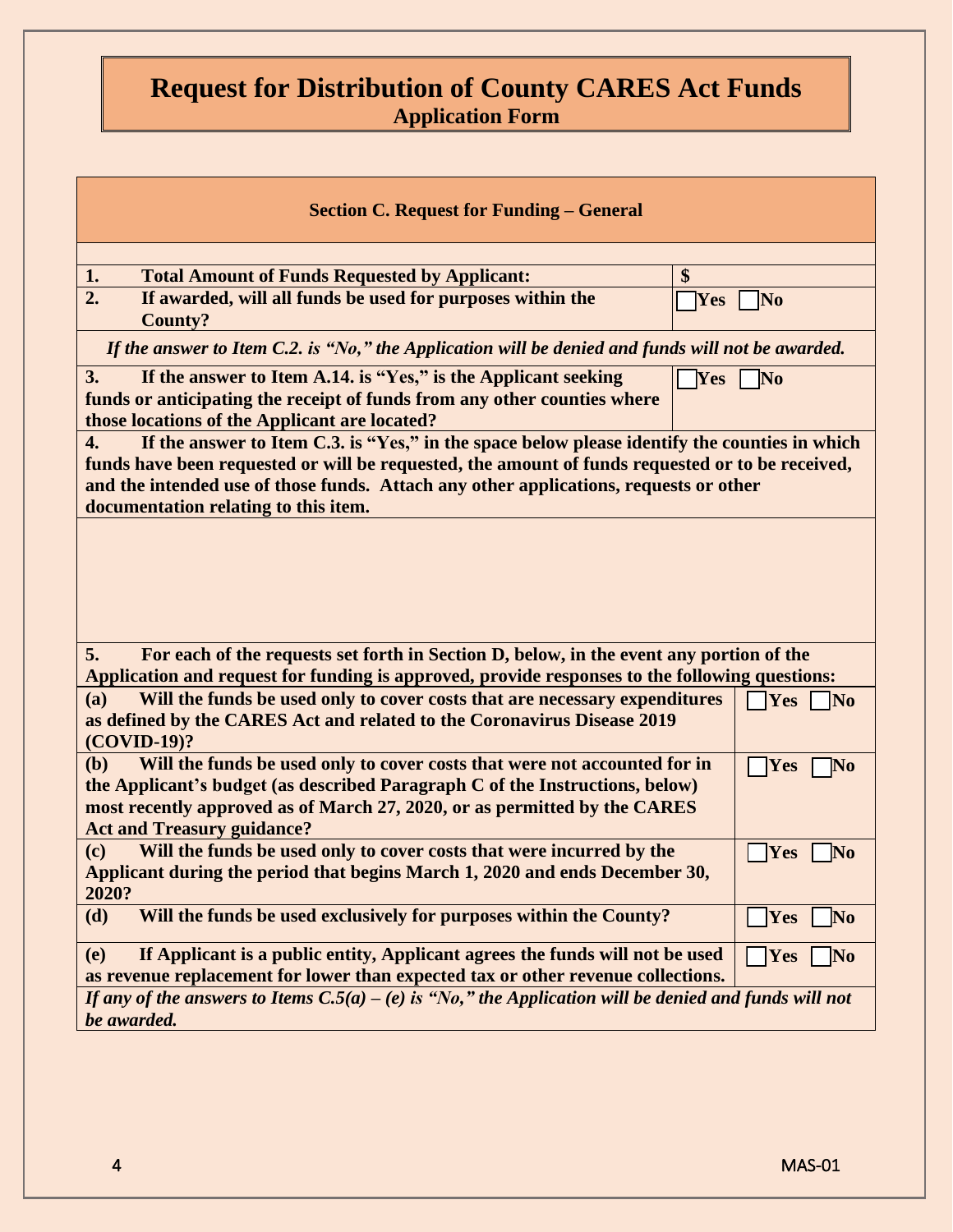| D. Request for Funding - Purpose and Intended Use of Funds                                                                                                                                                                                                                                                                                                   |                                        |  |
|--------------------------------------------------------------------------------------------------------------------------------------------------------------------------------------------------------------------------------------------------------------------------------------------------------------------------------------------------------------|----------------------------------------|--|
| 1.<br><b>Medical Expenses</b>                                                                                                                                                                                                                                                                                                                                |                                        |  |
| Is Applicant requesting funds for medical expenses (as described<br>(a)<br>Paragraph E.1 of the Instructions, below)?                                                                                                                                                                                                                                        | $\gamma$ Yes<br>$\overline{\text{No}}$ |  |
| State the amount of funds requested.<br>(b)                                                                                                                                                                                                                                                                                                                  | $\boldsymbol{\$}$                      |  |
| If the answer to Item $D.1(a)$ is "Yes," in the space below, describe the category of<br>(c)<br>expenditure (e.g. COVID-19-related expenses of public hospitals, clinics, and similar facilities)<br>and proposed use of funds, and the itemized amount requested. Attach supporting<br>documentation for the request. Attach additional pages if necessary. |                                        |  |
| <b>Description</b>                                                                                                                                                                                                                                                                                                                                           | <b>Amount</b>                          |  |
|                                                                                                                                                                                                                                                                                                                                                              |                                        |  |
|                                                                                                                                                                                                                                                                                                                                                              |                                        |  |
|                                                                                                                                                                                                                                                                                                                                                              |                                        |  |
|                                                                                                                                                                                                                                                                                                                                                              |                                        |  |
| Explain in detail the intended use and how the intended use meets the criteria for a<br>(d)<br>"necessary expenditure" under the CARES Act (as described Paragraph B of the Instructions,<br>below). Attach supporting documentation. Attach additional pages if necessary.                                                                                  |                                        |  |
|                                                                                                                                                                                                                                                                                                                                                              |                                        |  |
|                                                                                                                                                                                                                                                                                                                                                              |                                        |  |
|                                                                                                                                                                                                                                                                                                                                                              |                                        |  |
|                                                                                                                                                                                                                                                                                                                                                              |                                        |  |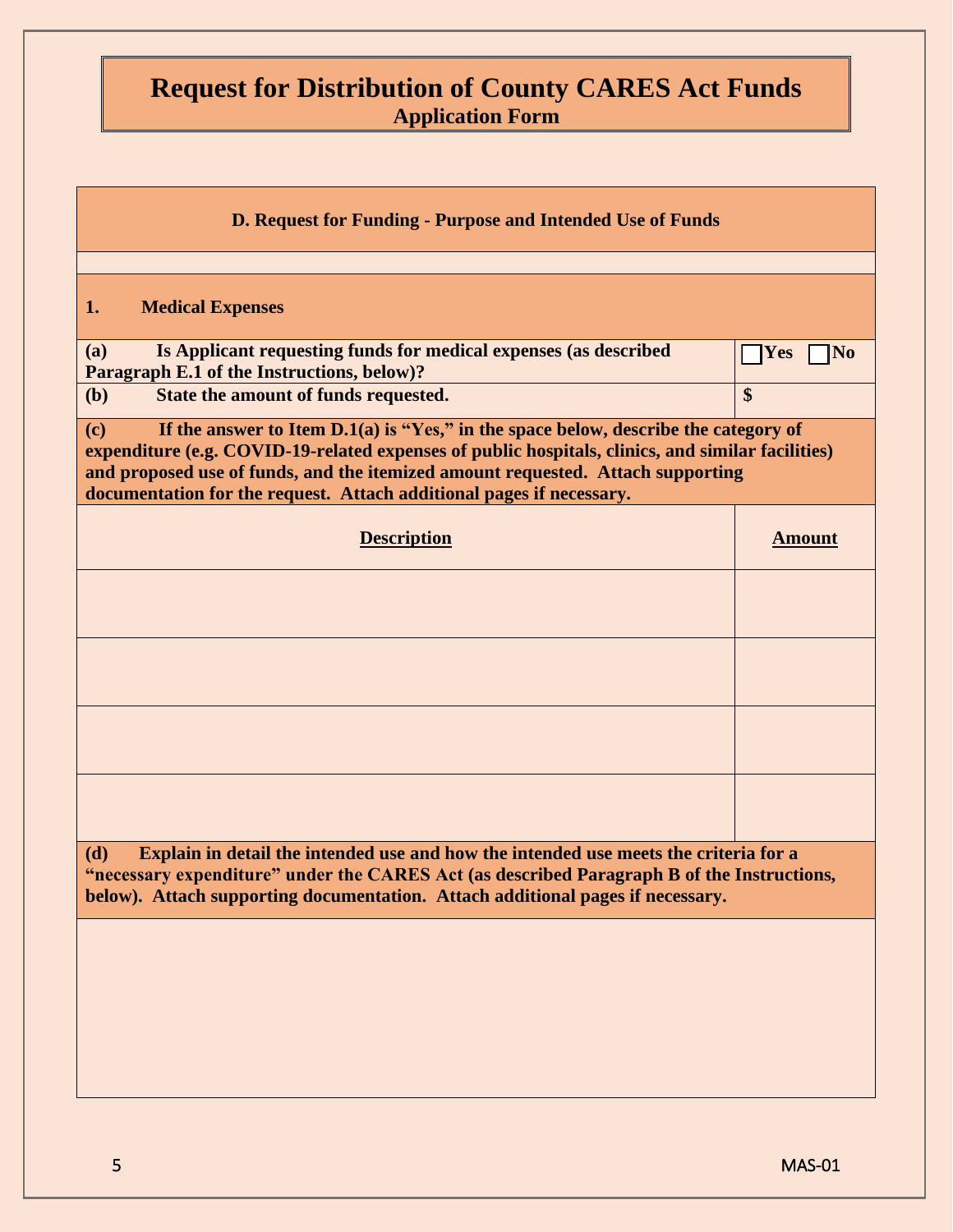| 2.<br><b>Public Health Expenses</b>                                                              |                  |
|--------------------------------------------------------------------------------------------------|------------------|
|                                                                                                  |                  |
| Is Applicant requesting funds for public health expenses (as described<br>(a)                    | Yes<br>$\mid$ No |
| Paragraph E.2 of the Instructions, below)?                                                       |                  |
| State the amount of funds requested.<br>(b)                                                      | \$               |
| If the answer to Item $D.2(a)$ is "Yes," in the space below, describe the category of<br>(c)     |                  |
| expenditure (e.g., Expenses for acquisition and distribution of medical and protective supplies) |                  |
| and proposed use of funds, and the itemized amount requested. Attach supporting                  |                  |
| documentation for the request. Attach additional pages if necessary.                             |                  |
|                                                                                                  |                  |
| <b>Description</b>                                                                               | <b>Amount</b>    |
|                                                                                                  |                  |
|                                                                                                  |                  |
|                                                                                                  |                  |
|                                                                                                  |                  |
|                                                                                                  |                  |
|                                                                                                  |                  |
|                                                                                                  |                  |
|                                                                                                  |                  |
|                                                                                                  |                  |
|                                                                                                  |                  |
|                                                                                                  |                  |
| Explain in detail the intended use and how the intended use meets the criteria for a<br>(d)      |                  |
| "necessary expenditure" under the CARES Act (as described Paragraph B of the Instructions,       |                  |
| below). Attach supporting documentation.                                                         |                  |
|                                                                                                  |                  |
|                                                                                                  |                  |
|                                                                                                  |                  |
|                                                                                                  |                  |
|                                                                                                  |                  |
|                                                                                                  |                  |
|                                                                                                  |                  |
|                                                                                                  |                  |
|                                                                                                  |                  |
|                                                                                                  |                  |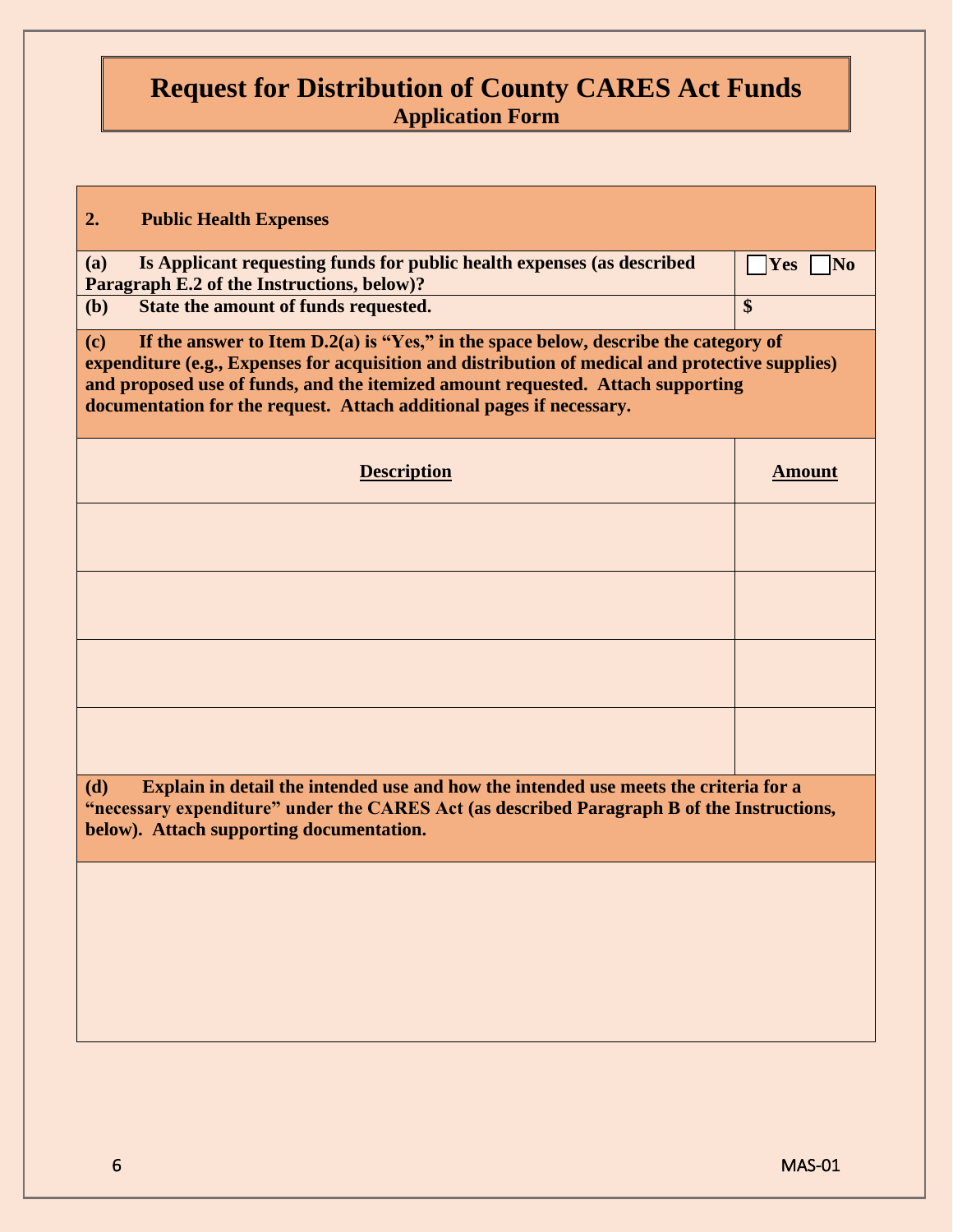| Payroll expenses for public safety, public health, health care, human services, and similar<br><b>3.</b><br>employees whose services are substantially dedicated to mitigating or responding to the COVID-<br>19 public health emergency                                                                                                                                                                                                     |                  |  |
|----------------------------------------------------------------------------------------------------------------------------------------------------------------------------------------------------------------------------------------------------------------------------------------------------------------------------------------------------------------------------------------------------------------------------------------------|------------------|--|
| Is Applicant requesting funds for payroll expenses for public safety,<br>(a)<br>public health, health care, human services, and similar employees whose<br>services are substantially dedicated to mitigating or responding to the COVID-<br>19 public health emergency?                                                                                                                                                                     | <b>No</b><br>Yes |  |
| State the amount of funds requested.<br>(b)                                                                                                                                                                                                                                                                                                                                                                                                  | \$               |  |
| If the answer to Item $D.3(a)$ is "Yes," in the space below, describe the category of<br>(c)<br>expenditure (e.g. payroll expenses for public safety employees whose services are substantially<br>dedicated to mitigating or responding to the COVID-19 public health emergency) and proposed<br>use of funds, and the itemized amount requested. Attach supporting documentation for the<br>request. Attach additional pages if necessary. |                  |  |
| <b>Description</b>                                                                                                                                                                                                                                                                                                                                                                                                                           | <b>Amount</b>    |  |
|                                                                                                                                                                                                                                                                                                                                                                                                                                              |                  |  |
|                                                                                                                                                                                                                                                                                                                                                                                                                                              |                  |  |
|                                                                                                                                                                                                                                                                                                                                                                                                                                              |                  |  |
| (d)<br>Explain in detail the intended use and how the intended use meets the criteria for a<br>"necessary expenditure" under the CARES Act (as described Paragraph B of the Instructions,<br>below). Attach supporting documentation.                                                                                                                                                                                                        |                  |  |
|                                                                                                                                                                                                                                                                                                                                                                                                                                              |                  |  |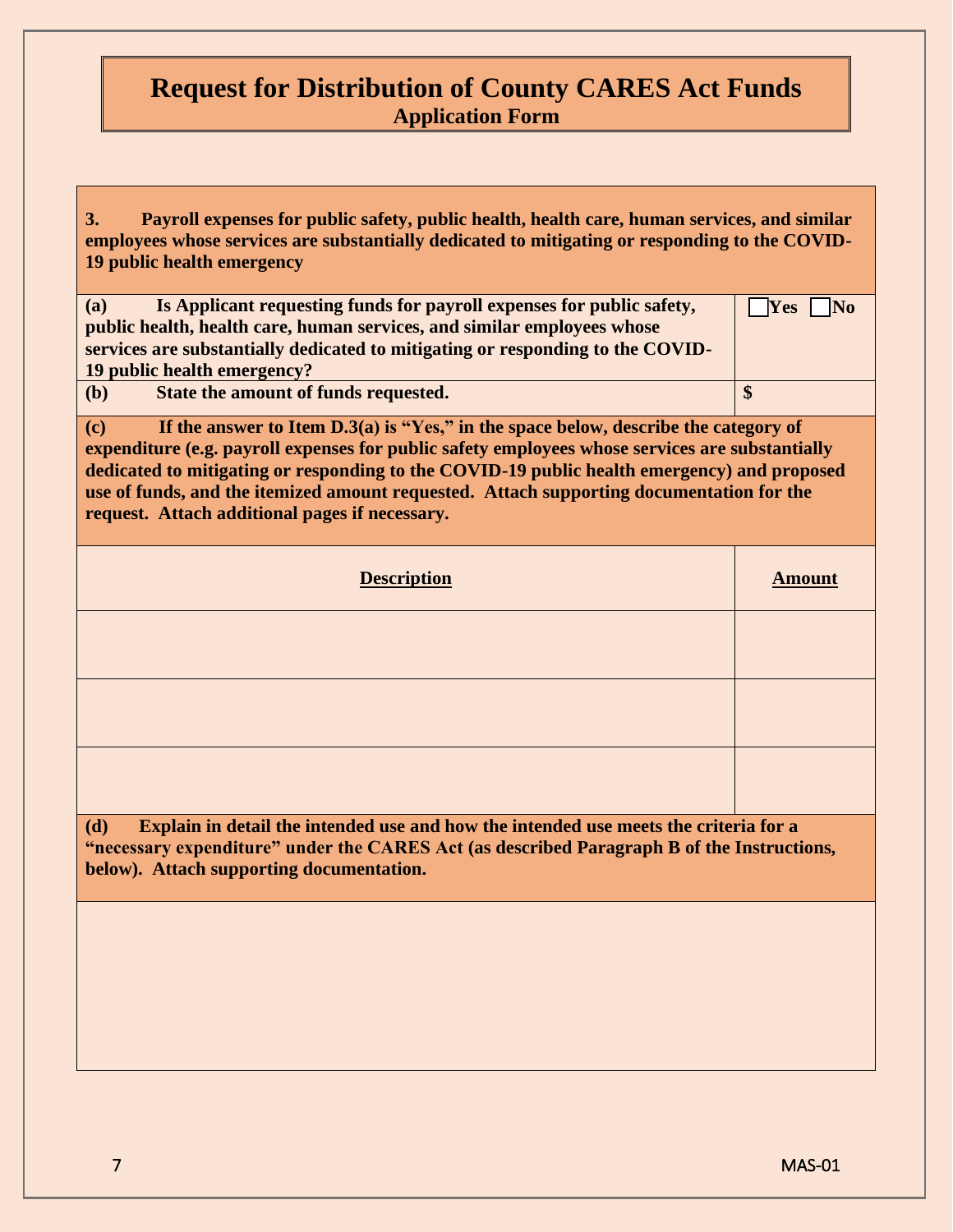| Expenses of actions to facilitate compliance with COVID-19-related public health<br>4.<br>measures (as described Paragraph E.4 of the Instructions, below).                                                                                                                                                            |                                         |  |
|------------------------------------------------------------------------------------------------------------------------------------------------------------------------------------------------------------------------------------------------------------------------------------------------------------------------|-----------------------------------------|--|
| Is Applicant requesting funds to facilitate compliance with COVID-19<br>(a)<br>related public health measures?                                                                                                                                                                                                         | <b>Yes</b><br>$\overline{\mathbf{N}}$ o |  |
| State the amount of funds requested.<br>(b)                                                                                                                                                                                                                                                                            | $\boldsymbol{\$}$                       |  |
| If the answer to Item $D.4(a)$ is "Yes," in the space below, describe the category of<br>(c)<br>expenditure (e.g., expenses for food delivery to residents) and proposed use of funds, and the<br>itemized amount requested. Attach supporting documentation for the request. Attach additional<br>pages if necessary. |                                         |  |
| <b>Description</b>                                                                                                                                                                                                                                                                                                     | <b>Amount</b>                           |  |
|                                                                                                                                                                                                                                                                                                                        |                                         |  |
|                                                                                                                                                                                                                                                                                                                        |                                         |  |
|                                                                                                                                                                                                                                                                                                                        |                                         |  |
| Explain in detail the intended use and how the intended use meets the criteria for a<br>(d)<br>"necessary expenditure" under the CARES Act (as described Paragraph B of the Instructions,<br>below). Attach supporting documentation.                                                                                  |                                         |  |
|                                                                                                                                                                                                                                                                                                                        |                                         |  |
|                                                                                                                                                                                                                                                                                                                        |                                         |  |
|                                                                                                                                                                                                                                                                                                                        |                                         |  |
|                                                                                                                                                                                                                                                                                                                        |                                         |  |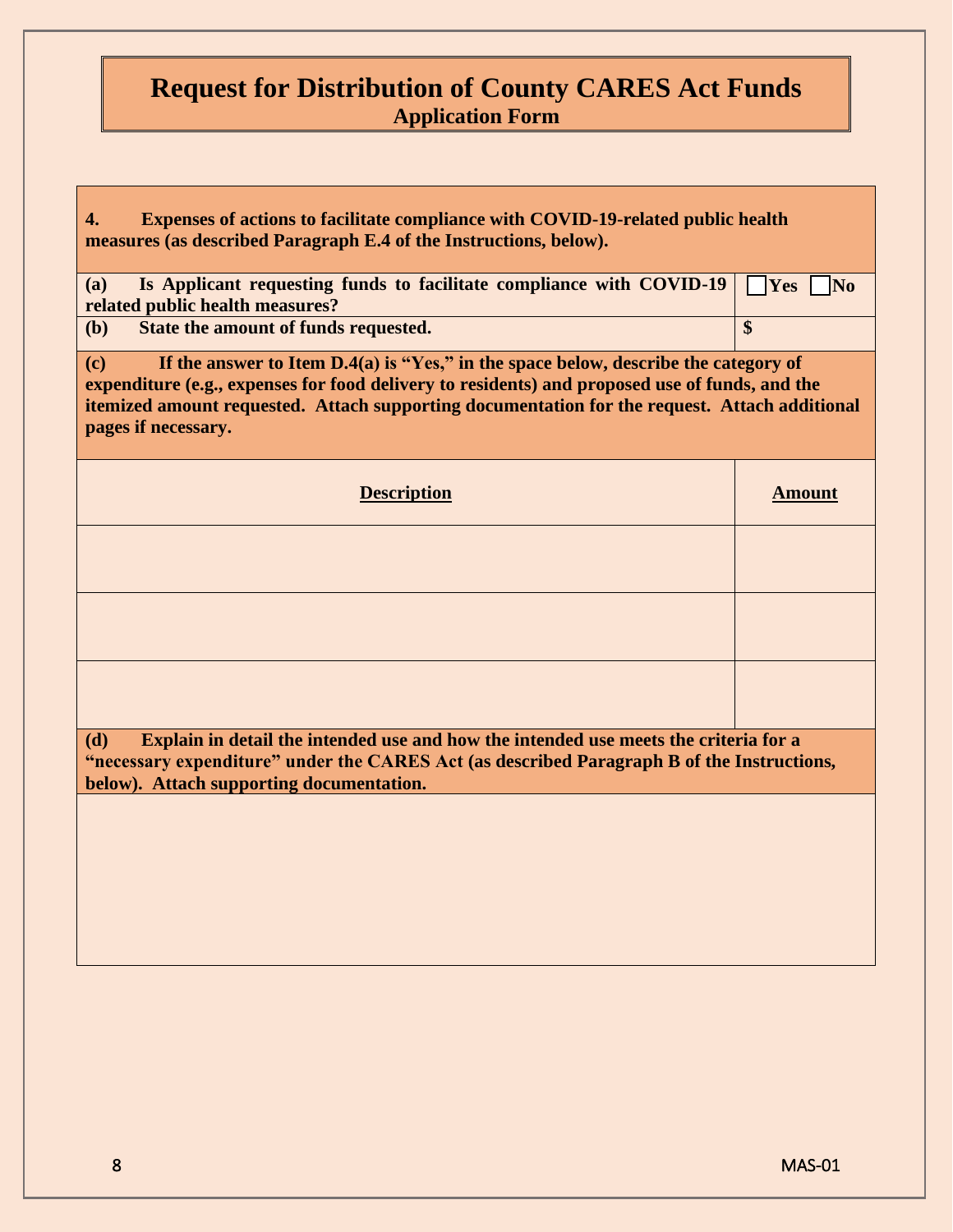| Expenses associated with the provision of economic support in connection with the<br>5.<br>COVID-19 public health emergency (as described Paragraph E.5 of the Instructions, below).                                                                                                                                                                                          |                       |  |  |
|-------------------------------------------------------------------------------------------------------------------------------------------------------------------------------------------------------------------------------------------------------------------------------------------------------------------------------------------------------------------------------|-----------------------|--|--|
| Is Applicant requesting funds that will be used for the provision of<br>(a)<br>economic support in connection with COVID-19?                                                                                                                                                                                                                                                  | Yes<br>$\blacksquare$ |  |  |
| State the amount of funds requested.<br>(b)                                                                                                                                                                                                                                                                                                                                   | \$                    |  |  |
| If the answer to Item $D.5(a)$ is "Yes," in the space below, describe the category of<br>(c)<br>expenditure (e.g., expenditures related to the provision of grants to small businesses to reimburse<br>the costs of business interruption caused by required closures) and proposed use of funds, and the<br>itemized amount requested. Attach additional pages if necessary. |                       |  |  |
| <b>Description</b>                                                                                                                                                                                                                                                                                                                                                            | <b>Amount</b>         |  |  |
|                                                                                                                                                                                                                                                                                                                                                                               |                       |  |  |
|                                                                                                                                                                                                                                                                                                                                                                               |                       |  |  |
|                                                                                                                                                                                                                                                                                                                                                                               |                       |  |  |
| (d)<br>Explain in detail the intended use, how the intended use meets the criteria for a "necessary<br>expenditure" under the CARES Act (as described Paragraph B of the Instructions, below).<br><b>Attach supporting documentation.</b>                                                                                                                                     |                       |  |  |
|                                                                                                                                                                                                                                                                                                                                                                               |                       |  |  |
|                                                                                                                                                                                                                                                                                                                                                                               |                       |  |  |
|                                                                                                                                                                                                                                                                                                                                                                               |                       |  |  |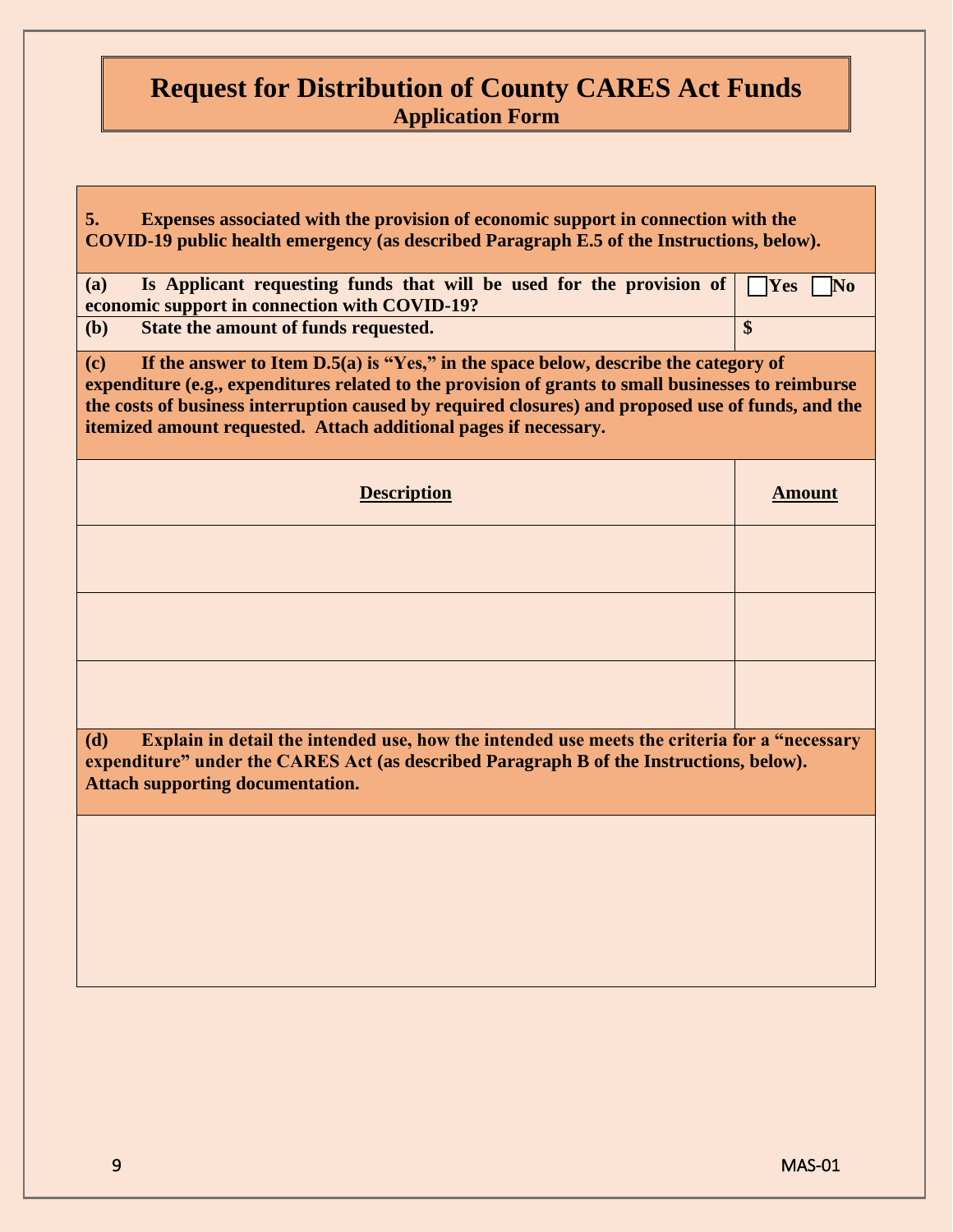| Any other COVID-19-related expenses reasonably necessary to the function of government<br>6.<br>that satisfy the Coronavirus Relief Fund's eligibility criteria.                                                                                                       |                  |  |  |
|------------------------------------------------------------------------------------------------------------------------------------------------------------------------------------------------------------------------------------------------------------------------|------------------|--|--|
| Is Applicant requesting funds for purposes that are not listed Items $1 - 5$ ,<br>(a)<br>above, that otherwise satisfy the Coronavirus Relief Fund eligibility criteria?                                                                                               | No<br><b>Yes</b> |  |  |
| State the amount of funds requested.<br>(b)                                                                                                                                                                                                                            | \$               |  |  |
| If the answer to Item $D.6(a)$ is "Yes," in the space below, describe the category of<br>(c)<br>expenditure and proposed use of funds, and the itemized amount requested. Attaching<br>supporting documentation for the request. Attach additional pages if necessary. |                  |  |  |
| <b>Description</b>                                                                                                                                                                                                                                                     | <b>Amount</b>    |  |  |
|                                                                                                                                                                                                                                                                        |                  |  |  |
|                                                                                                                                                                                                                                                                        |                  |  |  |
|                                                                                                                                                                                                                                                                        |                  |  |  |
| Explain in detail the intended use, how the intended use meets the criteria for a "necessary<br>(d)<br>expenditure" under the CARES Act and attach supporting documentation (as described<br>Paragraph B of the Instructions, below).                                  |                  |  |  |
|                                                                                                                                                                                                                                                                        |                  |  |  |
|                                                                                                                                                                                                                                                                        |                  |  |  |
|                                                                                                                                                                                                                                                                        |                  |  |  |
|                                                                                                                                                                                                                                                                        |                  |  |  |
|                                                                                                                                                                                                                                                                        |                  |  |  |
|                                                                                                                                                                                                                                                                        |                  |  |  |
|                                                                                                                                                                                                                                                                        |                  |  |  |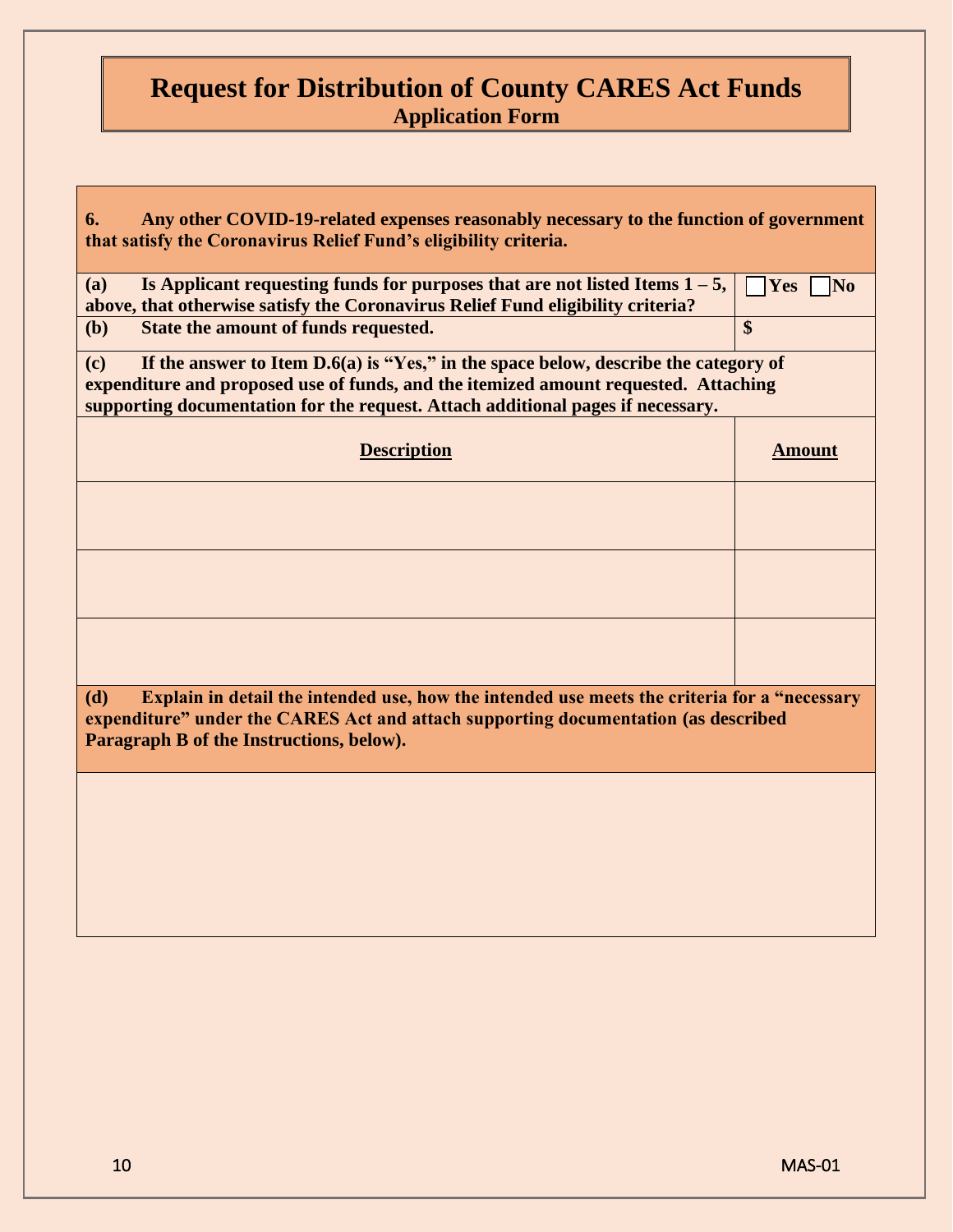### **E. Applicant Budget Information**

**Please attach a copy of the Applicant's budget most recently approved as of March 27, 2020 (the date of enactment of the CARES Act).**

#### **F. Applicant Corporate Documents**

**For non-public entities, including businesses and nonprofits, please attach a copy of: (a) the Articles of Incorporation or Articles of Organization, (b) Bylaws or Operating Agreement, and (c) Certificate of Good Standing.** 

| <b>G. Applicant Representation and Certification</b>                                                                                                                                                                                                                                                                                                                                                                                                                                                              |                               |  |
|-------------------------------------------------------------------------------------------------------------------------------------------------------------------------------------------------------------------------------------------------------------------------------------------------------------------------------------------------------------------------------------------------------------------------------------------------------------------------------------------------------------------|-------------------------------|--|
| I have read the statements included in this Application Form and<br>1.<br>understand them and that all responses are true and correct.                                                                                                                                                                                                                                                                                                                                                                            | N <sub>0</sub><br><b>Yes</b>  |  |
| 2.<br>I have the authority to act on behalf of the above-named Applicant to<br>request funds from the County allocated by the State of Missouri to the County<br>from the Coronavirus Relief Fund as created in the CARES Act.                                                                                                                                                                                                                                                                                    | <b>Yes</b><br>IN <sub>0</sub> |  |
| 3.<br>I understand that the County will rely on the information provided by<br>Applicant in this Application and this Certification as a material representation in<br>evaluating this Application and making award decisions to the above-named<br>Applicant.                                                                                                                                                                                                                                                    | <b>Yes</b><br>$\bf No$        |  |
| If approved, the Applicant agrees to use the funds received pursuant to<br>$\mathbf{4}$ .<br>this application only for those costs that: (1) are necessary expenditures incurred<br>due to the public health emergency with respect to the Coronavirus Disease 2019<br>(COVID-19); (2) were not accounted for in the budget most recently approved as<br>of March 27, 2020 for the above-named Applicant; and (3) were incurred during<br>the period that begins on March 1, 2020, and ends on December 30, 2020. | <b>Yes</b><br> No             |  |
| 5.<br>If approved, I agree that no funds provided pursuant to this Application will<br>be used as a revenue replacement for lower than expected tax or other revenue<br>collection.                                                                                                                                                                                                                                                                                                                               | <b>Yes</b><br>$\bf No$        |  |
| If approved, I agree that no funds can be used for expenditures for which the<br>6.<br>above-named Applicant received any other emergency COVID-19 supplemental<br>funding (whether state, federal or private in nature) for that same expense.                                                                                                                                                                                                                                                                   | Yes<br> No                    |  |
| I agree that the above-named Applicant will retain documentation of all uses<br>7.<br>of the funds, including but not limited to invoices and/or sales receipts and that all<br>necessary documentation shall be produced to the County upon request.                                                                                                                                                                                                                                                             | Yes<br> No                    |  |
| I agree not to use the funds in a different manner than Applicant's purposes<br>8.<br>and uses described in this Application.                                                                                                                                                                                                                                                                                                                                                                                     | Yes<br>$\bf No$               |  |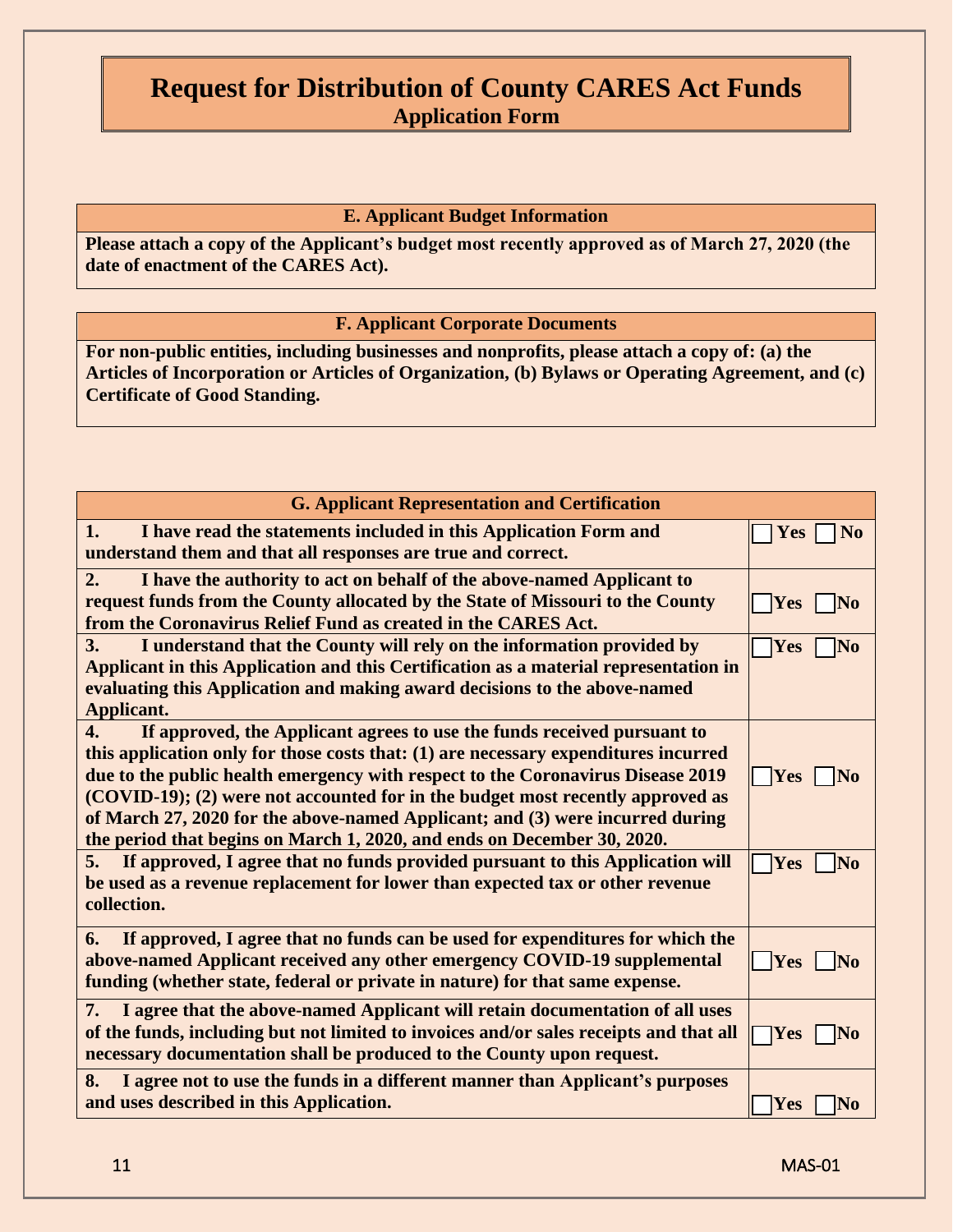| 9.<br>I certify that use of the funds will not violate any State or Federal law, and<br>the Applicant is not engaged in any activity that is illegal under federal, state, or<br>local law.                                                                             | <b>Yes</b><br>N <sub>0</sub> |  |
|-------------------------------------------------------------------------------------------------------------------------------------------------------------------------------------------------------------------------------------------------------------------------|------------------------------|--|
| 10.<br>Funds provided as a result of this Application and any subsequent award<br>must adhere to official federal, state, or local guidance issued or to be issued. Any<br>funds expended in any manner that does not adhere to official guidance shall be<br>returned. | <b>Yes</b><br>N <sub>0</sub> |  |
| Applicant understands and agrees that in the event an award of funds is<br>11.<br>made pursuant to this Application, as a condition of any award an agreement<br>provided by County will be required to be approved and executed prior to<br>disbursement of funds.     | <b>Yes</b><br>N <sub>0</sub> |  |
| I understand that County is not required or obligated to award funds to an<br>12.<br>Applicant.                                                                                                                                                                         | <b>Yes</b><br>INo            |  |
| 13.<br>If approved, the Applicant agrees to comply with all local, state, and<br>federal bidding, advertising and procurement requirements.                                                                                                                             | Yes<br>N <sub>0</sub>        |  |
| If the answer to any of Items G.1. $-G.13$ . is "No," the Application will be denied and funds will not be<br>awarded to Applicant.                                                                                                                                     |                              |  |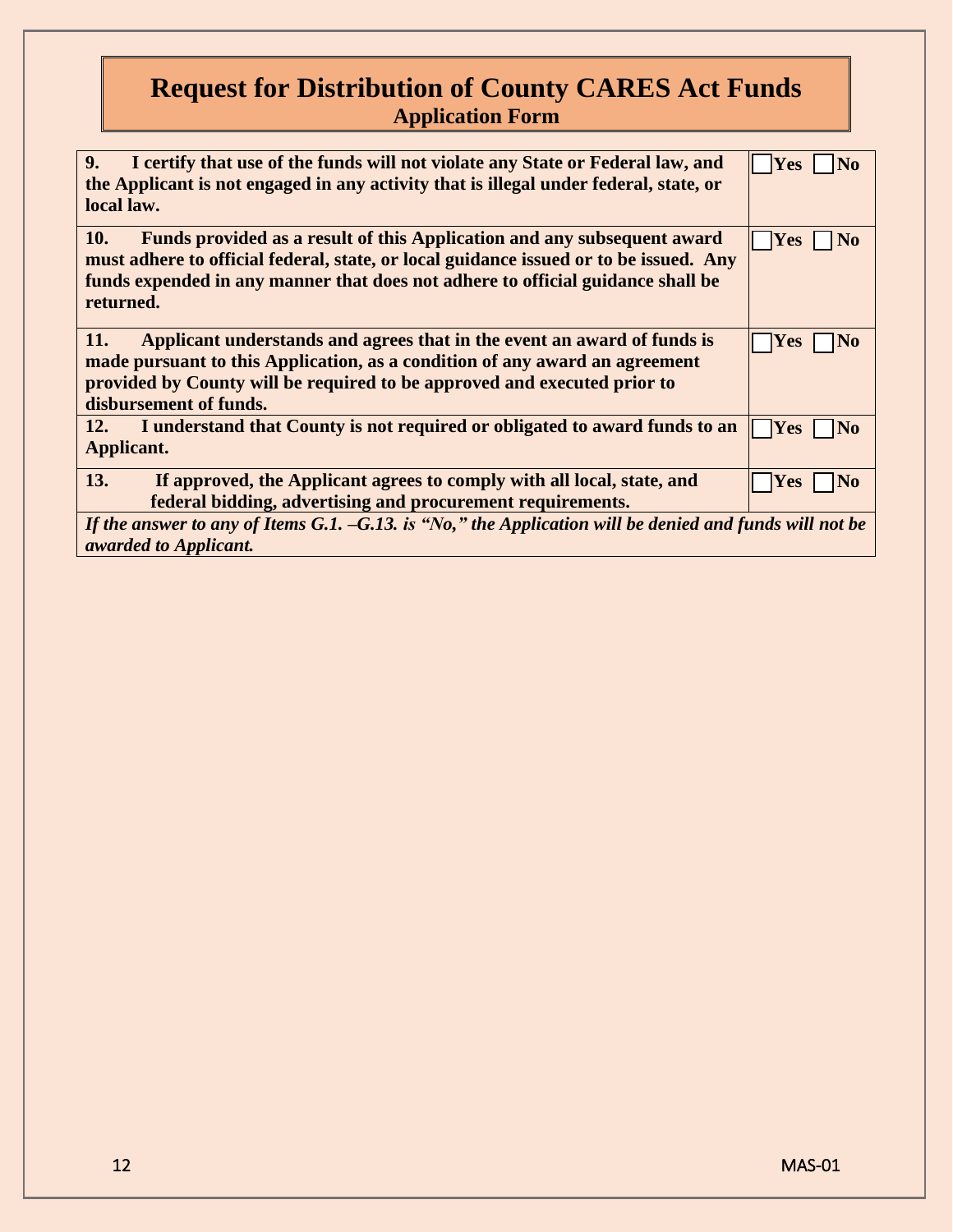### **THE STATEMENTS MADE IN THIS APPLICATION ARE TRUE AND ACCURATE TO THE BEST OF MY KNOWLEDGE, INFORMATION AND BELIEF.**

**This application must be signed by the authorized representative, elected official, individual owner, a partner, or an officer of the Applicant.**

**Applicant Name**

**Authorized Representative Name**

**\_\_\_\_\_\_\_\_\_\_\_\_\_\_\_\_\_\_\_\_\_\_\_\_\_\_\_\_\_\_\_\_\_\_\_**

**\_\_\_\_\_\_\_\_\_\_\_\_\_\_\_\_\_\_\_\_\_\_\_\_\_\_\_\_\_\_\_\_\_\_\_**

**Authorized Representative Signature**

**\_\_\_\_\_\_\_\_\_\_\_\_\_\_\_\_\_\_\_\_\_\_\_\_\_\_\_\_\_\_\_\_\_\_\_**

**\_\_\_\_\_\_\_\_\_\_\_\_\_\_\_\_\_\_\_\_\_\_\_\_\_\_\_\_\_\_\_\_\_\_\_**

**\_\_\_\_\_\_\_\_\_\_\_\_\_\_\_\_\_\_\_\_\_\_\_\_\_\_\_\_\_\_\_\_\_\_\_**

**Title**

**Date**

Subscribed and sworn to before me this \_\_\_\_\_\_ day of \_\_\_\_\_\_\_\_, 2020.

**Notary Public** 

**\_\_\_\_\_\_\_\_\_\_\_\_\_\_\_\_\_\_\_\_\_\_\_\_\_\_\_\_\_\_\_\_\_\_\_**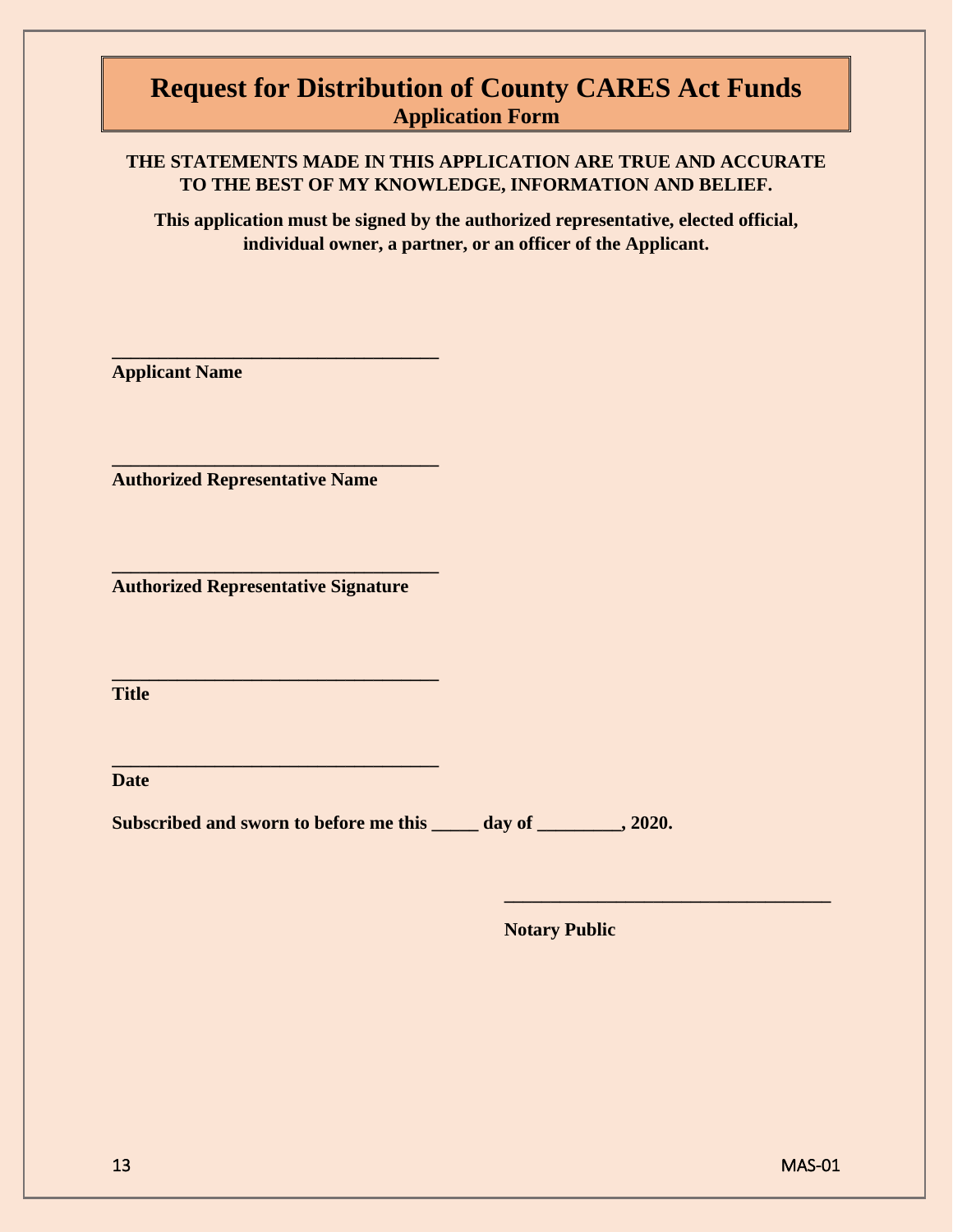### **INSTRUCTIONS**

#### **Purpose of this form:**

This form is to be completed by the authorized representative of the Applicant and submitted to the County. Submission of the requested information is required to make a determination regarding eligibility for the funding request. Failure to submit required information in order to evaluate the Application and make a funding award decision will result in denying the Application and any award of funds.

Applicants are encouraged to review section 601(d) of the Social Security Act, as added by section 5001 of the Coronavirus Aid, Relief, and Economic Security Act ("CARES Act"); Coronavirus Relief Fund Guidance for State, Territorial, Local, and Tribal Governments issued by the United States Department of Treasury, dated April 22, 2020; and Coronavirus Relief Fund Frequently Asked Questions issued by the United States Department of Treasury, updated most recently as of May 4, 2020.

### **Instructions regarding completing this form:**

**A. Requirements of the CARES Act.** The CARES Act provides that payments from the Fund may only be used to cover costs that: (1) are necessary expenditures incurred due to the public health emergency with respect to the Coronavirus Disease 2019 (COVID–19); (2) were not accounted for in the budget most recently approved as of March 27, 2020 (the date of enactment of the CARES Act) for the State or government; and (3) were incurred during the period that begins on March 1, 2020, and ends on December 30, 2020.

**B. Necessary Expenditures.** The requirement that expenditures be incurred "due to" the public health emergency means that expenditures must be used for actions taken to respond to the public health emergency. These may include expenditures incurred to allow the State, territorial, local, or Tribal government to respond directly to the emergency, such as by addressing medical or public health needs, as well as expenditures incurred to respond to second-order effects of the emergency, such as by providing economic support to those suffering from employment or business interruptions due to COVID-19-related business closures.

Funds may not be used to fill shortfalls in government revenue to cover expenditures that would not otherwise qualify under the statute. Although a broad range of uses is allowed, revenue replacement is not a permissible use of Fund payments.

With respect to Section 5 titled "Intended Use of Funds," all funds must be for "Necessary Expenditures" incurred due to the public health emergency with respect to the Coronavirus Disease 2019 (COVID-19). On April 22, 2020, the federal government provided guidance on the definition of Necessary Expenditure.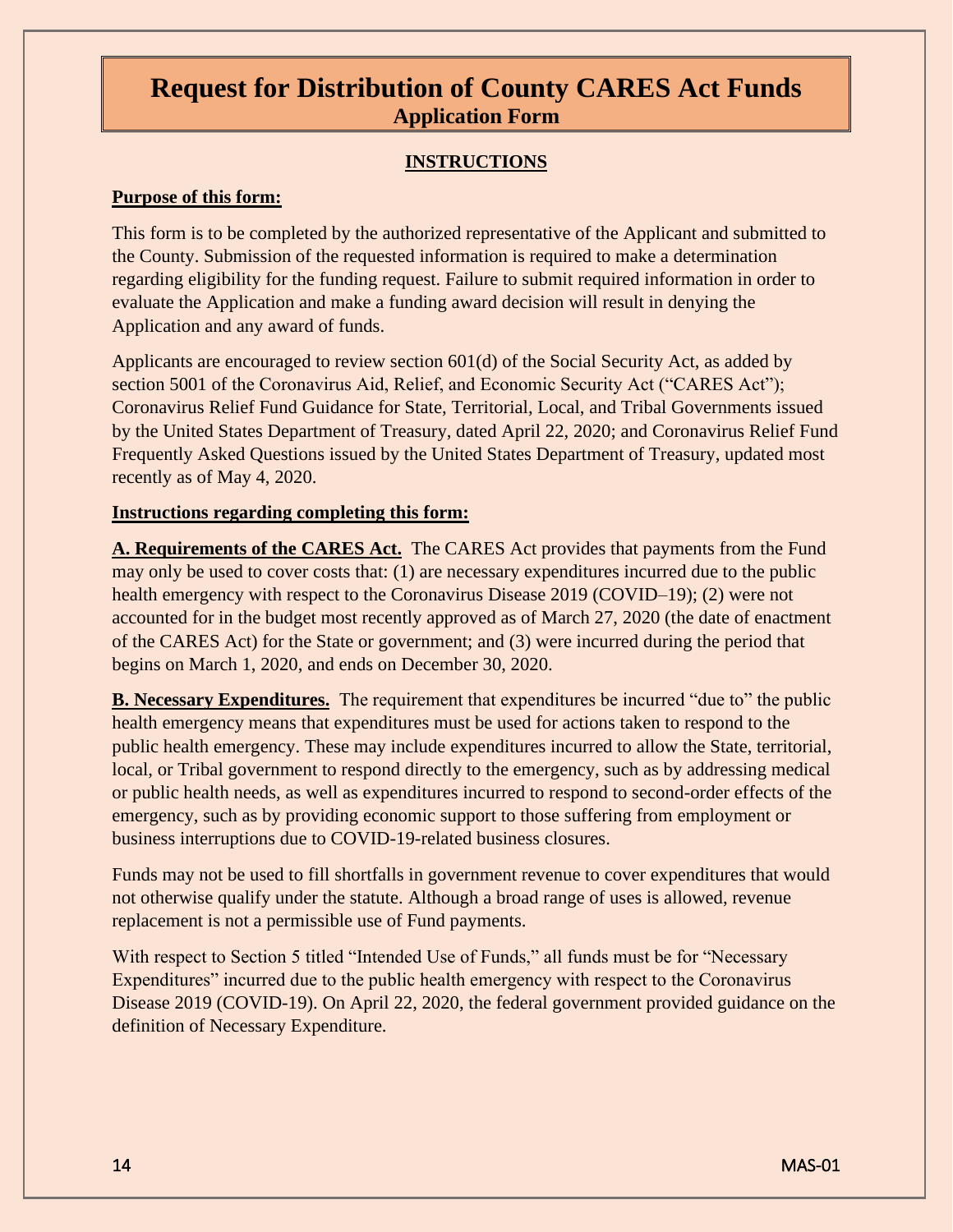### **C. Costs Not Accounted For In The Budget Most Recently Approved As Of March 27, 2020.**

The CARES Act also requires that payments be used only to cover costs that were not accounted for in the budget most recently approved as of March 27, 2020. A cost meets this requirement if either (a) the cost cannot lawfully be funded using a line item, allotment, or allocation within that budget or (b) the cost is for a substantially different use from any expected use of funds in such a line item, allotment, or allocation. The "most recently approved" budget refers to the enacted budget for the relevant fiscal period for the particular government, without taking into account subsequent supplemental appropriations enacted or other budgetary adjustments made by that government in response to the COVID-19 public health emergency. A cost is not considered to have been accounted for in a budget merely because it could be met using a budgetary stabilization fund, rainy day fund, or similar reserve account.

### **D. Costs Incurred During The Period That Begins On March 1, 2020 And Ends On December 30, 2020.**

A cost is "incurred" when the responsible unit of government has expended funds to cover the cost.

### **E. Eligible Expenditures**

Under the federal guidance, eligible expenditures include, but are not limited to, payment for:

#### **1. Medical expenses** such as:

(a) COVID-19-related expenses of public hospitals, clinics, and similar facilities.

(b) Expenses of establishing temporary public medical facilities and other measures to increase COVID-19 treatment capacity, including related construction costs.

(c) Costs of providing COVID-19 testing, including serological testing.

(d) Emergency medical response expenses, including emergency medical transportation, related to COVID-19.

(e) Expenses for establishing and operating public telemedicine capabilities for COVID-19-related treatment.

#### **2. Public health expenses** such as:

(a) Expenses for communication and enforcement by State, territorial, local, and Tribal governments of public health orders related to COVID-19.

(b) Expenses for acquisition and distribution of medical and protective supplies, including sanitizing products and personal protective equipment, for medical personnel, police officers, social workers, child protection services, and child welfare officers, direct service providers for older adults and individuals with disabilities in community settings,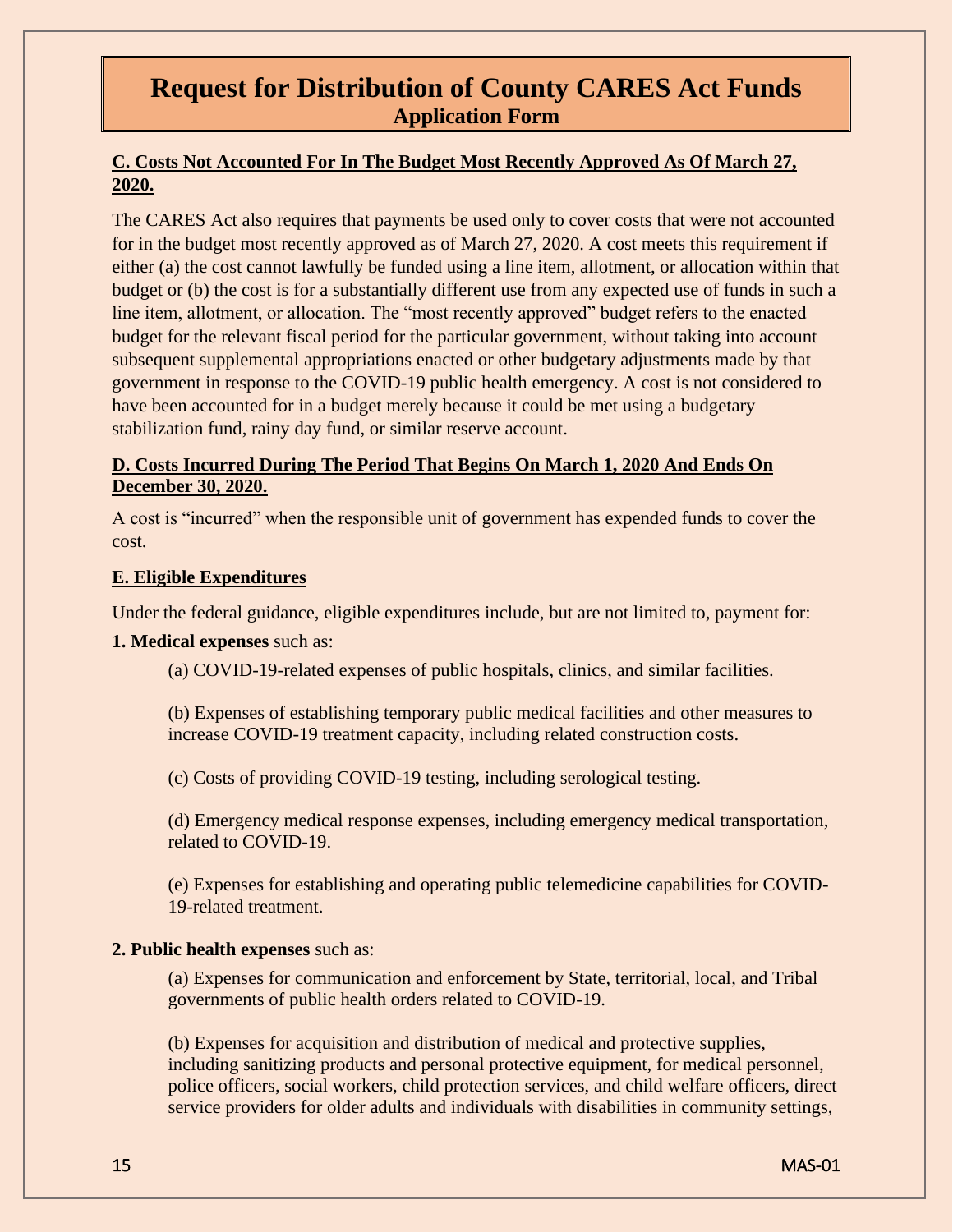and other public health or safety workers in connection with the COVID-19 public health emergency.

(c) Expenses for disinfection of public areas and other facilities, *e.g*., nursing homes, in response to the COVID-19 public health emergency.

(d) Expenses for technical assistance to local authorities or other entities on mitigation of COVID-19-related threats to public health and safety.

(e) Expenses for public safety measures undertaken in response to COVID-19.

(f) Expenses for quarantining individuals.

**3. Payroll expenses** for public safety, public health, health care, human services, and similar employees whose services are substantially dedicated to mitigating or responding to the COVID-19 public health emergency.

**4. Expenses of actions to facilitate compliance with COVID-19-related public health measures**, such as:

(a) Expenses for food delivery to residents, including, for example, senior citizens and other vulnerable populations, to enable compliance with COVID-19 public health precautions.

(b) Expenses to facilitate distance learning, including technological improvements, in connection with school closings to enable compliance with COVID-19 precautions.

(c) Expenses to improve telework capabilities for public employees to enable compliance with COVID-19 public health precautions.

(d) Expenses of providing paid sick and paid family and medical leave to public employees to enable compliance with COVID-19 public health precautions.

(e) COVID-19-related expenses of maintaining state prisons and county jails, including as relates to sanitation and improvement of social distancing measures, to enable compliance with COVID-19 public health precautions.

(f) Expenses for care for homeless populations provided to mitigate COVID-19 effects and enable compliance with COVID-19 public health precautions.